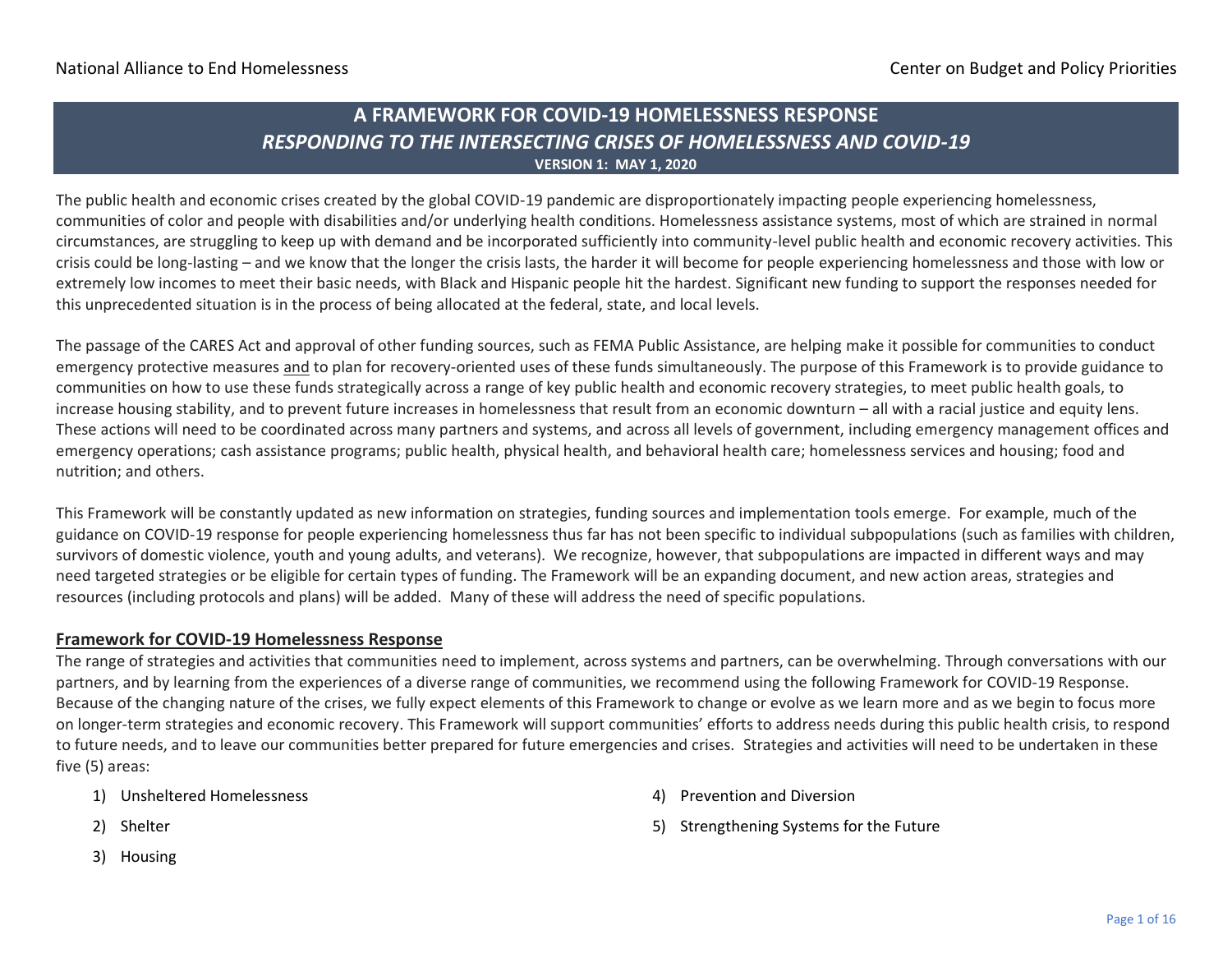#### National Alliance to End Homelessness Center on Budget and Policy Priorities

This document identifies essential actions in four (4) implementation phases and provides guidance regarding funding that can support those actions, with a focus on existing and new federal funding.

**Phase 1: Immediate Actions** (which should already be underway)

**Phase 2: Short-Term Actions** (which should be underway or should be begun now)

**Phase 3: Medium-Term Actions** (which should be underway or begun no later than in the next 30 days)

**Phase 4: Longer-Term Actions** (which should be begun no later than in the next 30 to 60 days)

It is important to note that the work across these phases is not purely consecutive or confined to specific phases; rather, a great deal of the work begun in each phase will continue through the duration of the public health response and into the economic recovery response, and beyond.

#### **Racial Justice and Equity Orientation**

The homelessness services field is in the early stages of addressing racial justice and equity. People of color – especially Black and American Indian/Alaska Native communities – are overrepresented within the homeless population, in part because of historical and systemic racism in other systems that feed into homelessness including the justice, health care, child welfare, behavioral health and education systems. People who identify as LGBTQ are also overrepresented and face discrimination in the same systems. Data is emerging that these groups also experience disparities in the homelessness system, itself.

Further, it is already clear that people of color and people from marginalized communities are disproportionately impacted by the coronavirus. This is a result of their lack of access to health care; lower quality health care; and generally increased public exposure to the virus through use of public transportation, and their reliance on employment in hourly wage, tip-supported, or other work that can only be done in public and not from home. Further, they are more likely to be poor, and therefore less able to withstand the consequences of the job loss and eviction that are resulting from the pandemic.

It is critical, therefore, that planning, design and implementation of responses to COVID-19 aim to close gaps in systems of care that lead to disproportionality and disparities. In order to understand the impacts of those gaps and identify appropriate and effective responses, communities should consult the people most impacted in their planning, design, and implementation. This Framework will help communities focus on these issues. It is important to hold them at the forefront during both the emergency response phase and the longer-term recovery/rehousing phase of the response. It will be much more difficult to eliminate disparities if we do not address them head on.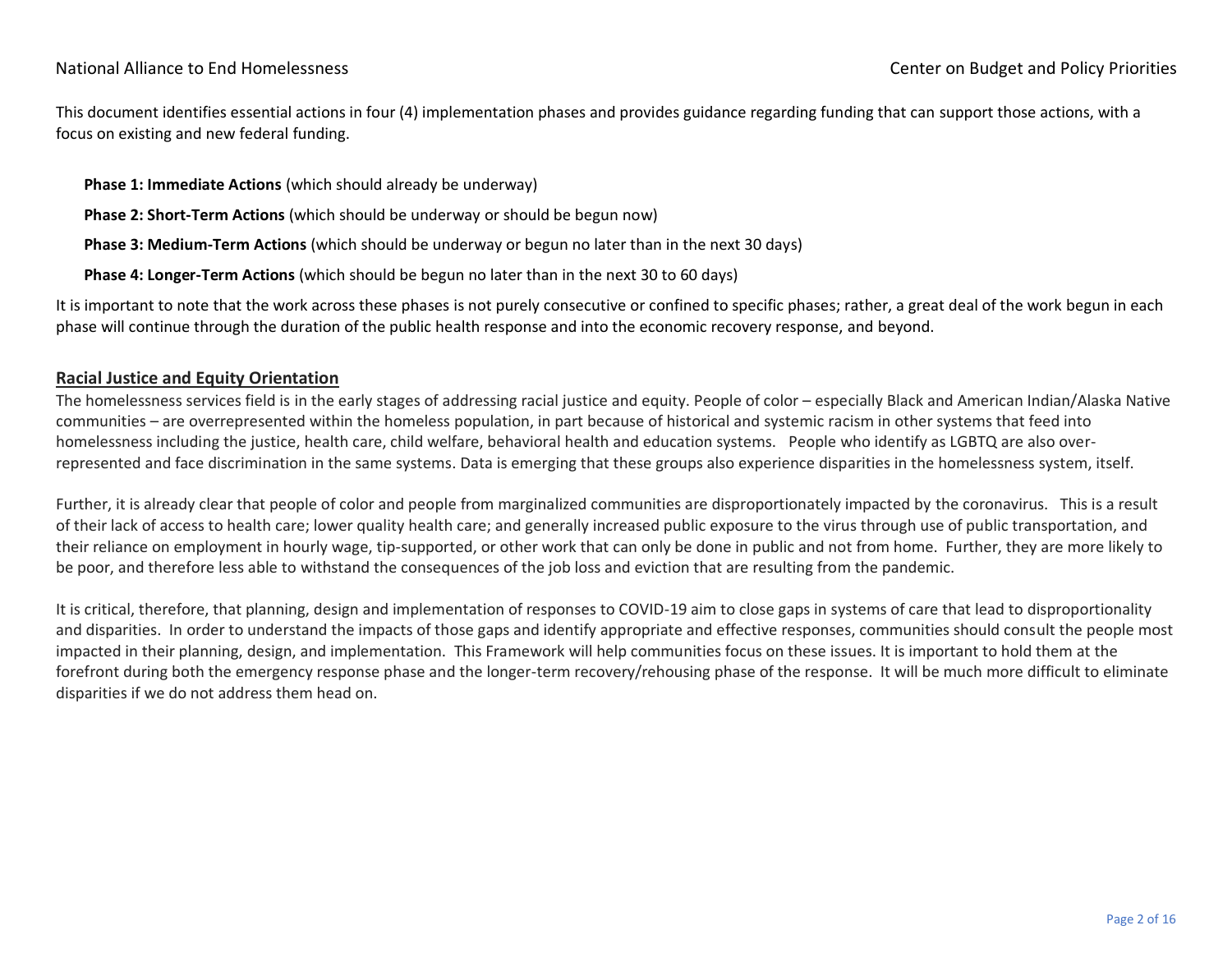

# **Public Health and Economic Recovery**

Overview: Homeless System Planning for the Most Effective Use of COVID-19 Funding



#### **IMMEDIATE ACTIONS Public Health Response: Emergency Protective Measures** to Flatten the Curve

Create system-wide testing and/or screening protocol and route people to appropriate options based on need (asymptomatic, symptomatic, high-risk, COVID positive)

- Unsheltered People: Increase outreach and create additional hygiene resources (handwashing stations, showers, laundry) for people in unsheltered locations.
- · Shelters:
	- Ensure social distancing in current congregate facilities.
- Stand up new non-congregate shelter for highrisk, symptomatic, overflow and people in unsheltered locations.
- Housing
- Continue housing people through normal channels
- Prevention/Diversion
- · Implement jurisdiction-wide moratoria on evictions.
- Support people in PSH and RRH. - Link to employment.
- Other Key Activities:
- Collect data for planning.
- Engage People with Lived Expertise in planning.



#### **SHORT-TERM ACTIONS Public Health and Economic Recovery Response: Effective and Equitable Re-Housing**

Develop policies and practices that support people in non-congregate or overflow shelters exiting to housing, not back to unsheltered locations.

- Unsheltered People:
	- · Sustain and expand efforts to support, screen, test, and safely shelter people who are unsheltered.
- Engage people with lived expertise and other partners to increase outreach, especially in rural areas
- Shelters:
	- Begin re-housing people placed into noncongregate or overflow shelter.
- Re-house people in congregate or unsheltered locations.

#### · Housing:

- Begin landlord engagement activities.
- Begin re-engagement of coordinated entry.
- · Begin cross-system planning.
- Prevention/Diversion:
	- Scale up efforts to prevent loss of housing among people in PSH and RRH programs.
- Other Key Activities:
- Implement equity-based decision making protocols.
- Use data to project need for different interventions and inform equity-based decisions.

#### **MEDIUM-TERM ACTIONS Economic Recovery Response: Reduce New Entries into Homelessness**

Continue to implement CDC/HHS guidance in homeless programs and systems.

- Unsheltered People: Re-house people living in unsheltered locations and increase support for unsheltered persons.
- · Shelters:
- · Scale up non-congregate shelter as needed.
- . Implement or increase housing-focused case management in shelter.
- Housing:
- - Move people from CARES-funded RRH into PSH if needed.
	- Work with PHAs and other housing agencies to access vouchers for households in CARESfunded RRH who need long-term assistance.
- · Housing cont'd:
	- Prevent evictions due to economic crisis for extremely low income and marginalized persons first. Plan for higher income (30-80% AMI) at-risk households.
- Prevention/Diversion:
	- Divert households from homeless systems when possible.
	- Engage partner systems (TANF, Child Welfare, Justice) for prevention activities.
- Other Key Activities:
- Use data to refresh projections of need for different interventions and assess equity impact.



#### **LONGER-TERM ACTIONS** Economic Recovery and Public Health Preparedness: Strengthen Systems to Advance Racial Equity and **Prepare for Future Crises**

#### Strengthen connection between homeless and public health/emergency management systems to prepare for future crises.

- Unsheltered People: Monitor re-housing efforts for people living in unsheltered locations.
- · Shelters:
- Close non-congregate and overflow shelters by moving residents into housing.
- Assess the feasibility of congregate shelter as a common practice in light of pandemic.
- Connect COVID related homeless assistance to employment systems.
- · Housing:
- Assess and plan additional activities/targeting for marginalized/highly impacted communities.
- Prevention/Diversion:
	- Prevent evictions due to economic crisis for higher income populations as appropriate (30-80% AMI).

#### • Other Key Activities:

• Conduct review of COVID response to inform lessons learned for planning, including impact of equity-focused practices.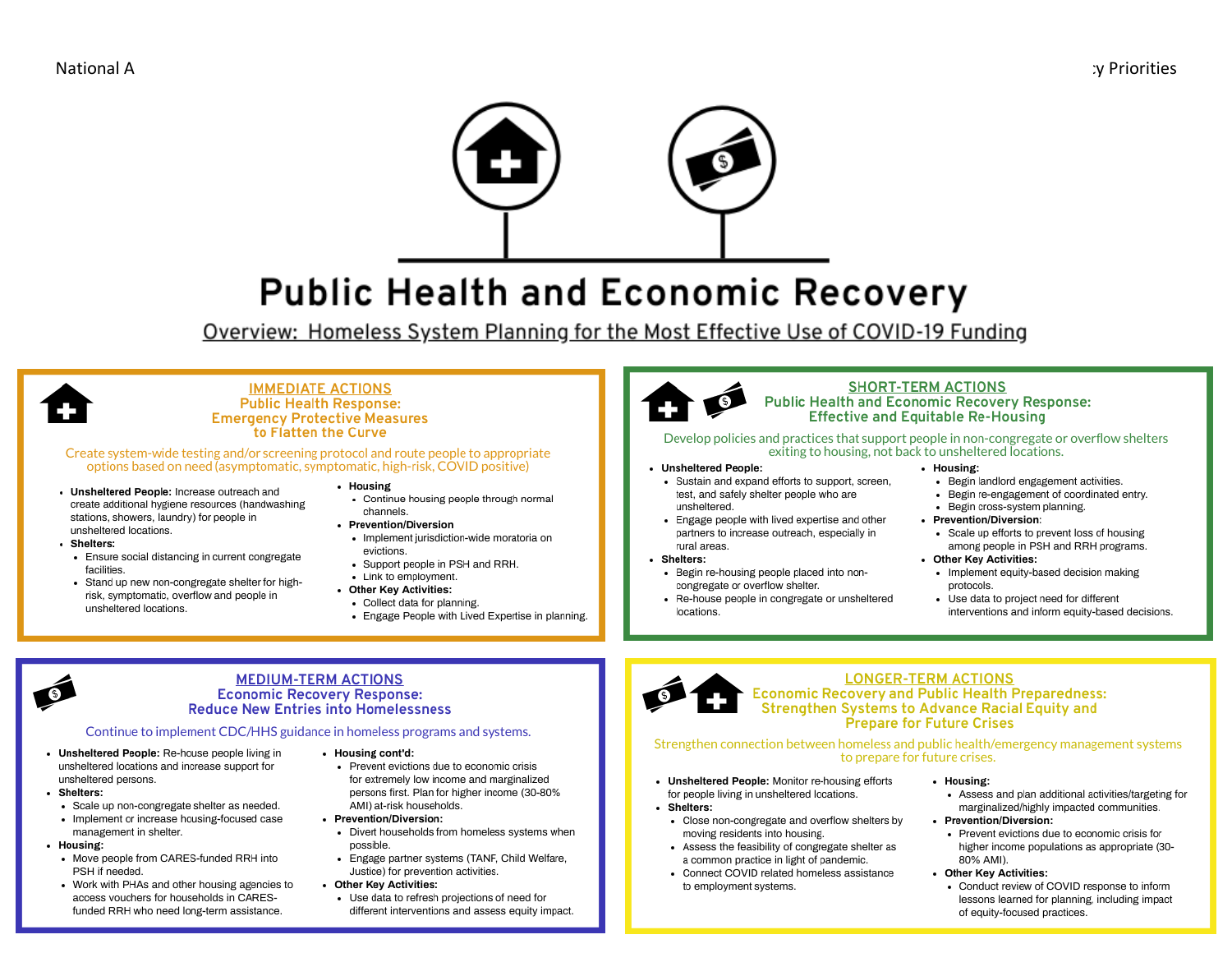| PHASE 1: IMMEDIATE ACTIONS (WHICH SHOULD ALREADY BE UNDERWAY)                                                                                                                                                                       |                                                                                                                                                                        |  |  |
|-------------------------------------------------------------------------------------------------------------------------------------------------------------------------------------------------------------------------------------|------------------------------------------------------------------------------------------------------------------------------------------------------------------------|--|--|
| <b>Public Health Response: Emergency Protective Measures</b>                                                                                                                                                                        |                                                                                                                                                                        |  |  |
| Initial Focus Is on: Equitably protecting ALL people experiencing homelessness from COVID-19 infection and illness, helping flatten curve of                                                                                        |                                                                                                                                                                        |  |  |
| community infections and reducing demand on health care resources, integrated within public health and emergency response.                                                                                                          |                                                                                                                                                                        |  |  |
| <b>Action Priorities</b>                                                                                                                                                                                                            | <b>Strategic Use of Funding1</b>                                                                                                                                       |  |  |
| <b>UNSHELTERED PERSONS:</b>                                                                                                                                                                                                         | FEMA Public Assistance: Category B-Emergency Protective                                                                                                                |  |  |
| Implement non-congregate shelter for people living in encampments and follow<br>CDC guidance not to clear encampments unless alternatives that meet CDC guidance<br>are available.                                                  | Measures for hygiene resources for unsheltered persons and<br>expand outreach. These activities should be included in the<br>Public Health Order and FEMA application. |  |  |
| Implement robust outreach, screening, and testing protocols to assess needs of<br>people who are unsheltered, including people in encampments AND on their own,                                                                     | <b>ESG or ESG-CV</b> for outreach and other services for people in<br>unsheltered locations.                                                                           |  |  |
| and use information gathered to identify and prioritize people with greatest risks.                                                                                                                                                 | <b>CDBG or CDBG-CV</b> for essential services for people in                                                                                                            |  |  |
| Implement approaches to referring and safely transporting people to appropriate<br>$\bullet$                                                                                                                                        | unsheltered locations.                                                                                                                                                 |  |  |
| and safe shelter and/or housing.                                                                                                                                                                                                    | Federal Coronavirus Relief Fund funding provides to State and<br>local jurisdictions.                                                                                  |  |  |
| Provide hygiene resources (handwashing stations, outreach, showers, laundry) for<br>$\bullet$<br>people in unsheltered locations.                                                                                                   |                                                                                                                                                                        |  |  |
|                                                                                                                                                                                                                                     | Local jurisdictions or service providers should contact their local<br>$\bullet$<br>Office of Emergency Management to receive PPE through FEMA                         |  |  |
| Equip staff and clients with protective supplies (masks, etc.) and train staff to<br>$\bullet$<br>support people who remain unsheltered to implement safer social distancing,<br>sanitation, hygiene, and harm reduction practices. | channels and other sources.                                                                                                                                            |  |  |
| Ensure people who are currently unsheltered have access to appropriate health<br>$\bullet$<br>care options.                                                                                                                         |                                                                                                                                                                        |  |  |
| Engage people with lived expertise of homelessness to ensure plans for this<br>$\bullet$<br>population are adequate and implementable.                                                                                              |                                                                                                                                                                        |  |  |
| <b>SHELTERS:</b>                                                                                                                                                                                                                    | FEMA Public Assistance: Category B to pay for Emergency                                                                                                                |  |  |
| Implement screening and testing protocols to assess needs and to identify and<br>$\bullet$<br>prioritize people with greatest risks.                                                                                                | Protective Measures, including non-congregate shelter and<br>congregate shelter.                                                                                       |  |  |
| Implement approaches to referring and safely transporting people to appropriate<br>$\bullet$<br>and safe alternative shelter options and/or housing.                                                                                | ESG, ESG-CV, CDBG, CDBG-CV for shelter operations and<br>services.                                                                                                     |  |  |
|                                                                                                                                                                                                                                     | Federal Coronavirus Relief Fund funding provided to State and<br>local jurisdictions.                                                                                  |  |  |

<sup>&</sup>lt;sup>1</sup> Communities should use funding as strategically as possible. National estimates for need on homeless response to COVID exceeded the amount allocated for ESG-CV, therefore it is important to ensure that planning includes ways to maximize ESG while using other non-dedicated resources for eligible activities.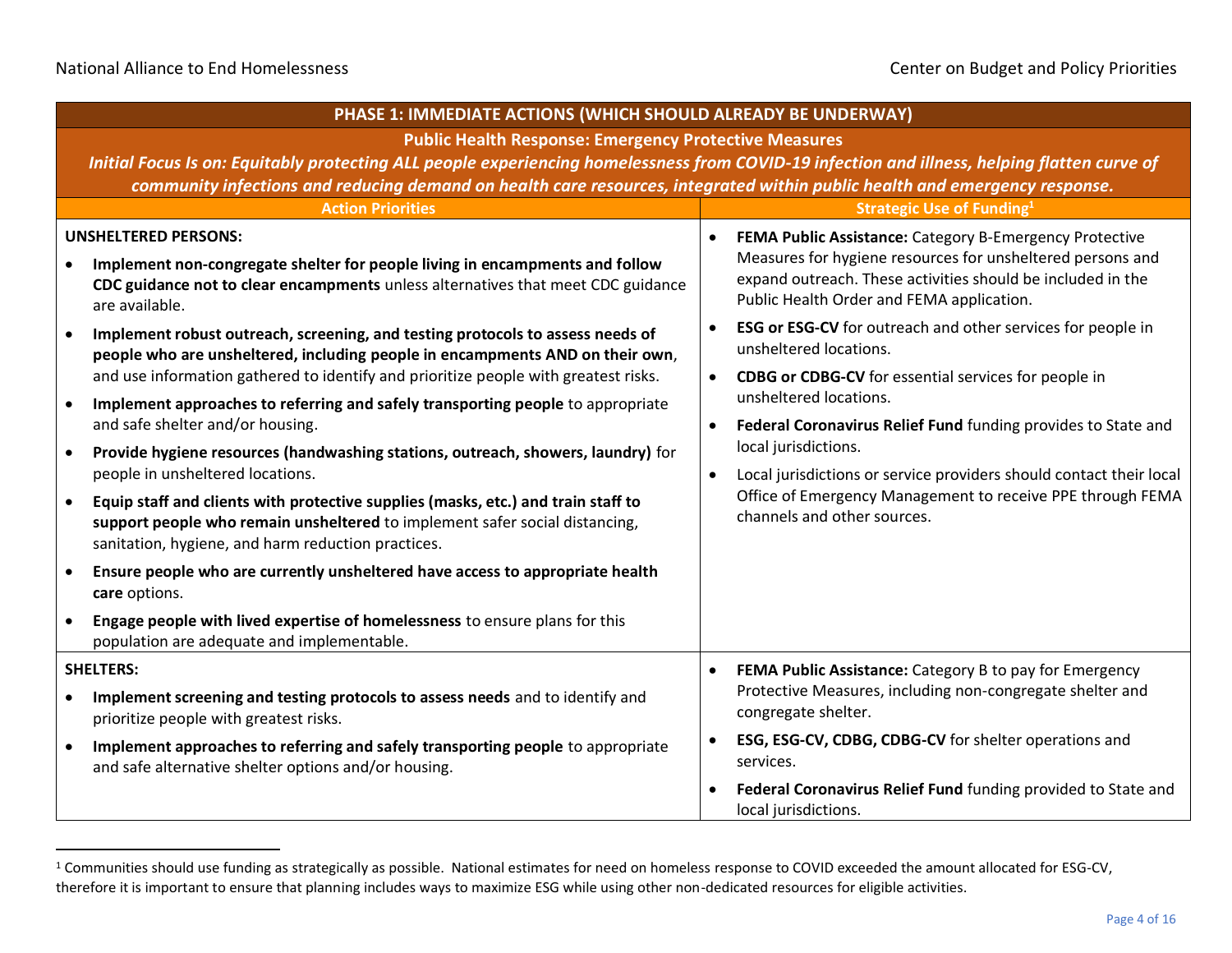|                                                                                                                                              | PHASE 1: IMMEDIATE ACTIONS (WHICH SHOULD ALREADY BE UNDERWAY)                                                                                                                                                                                                                                                    |           |                                                                                                                                                                                                                           |
|----------------------------------------------------------------------------------------------------------------------------------------------|------------------------------------------------------------------------------------------------------------------------------------------------------------------------------------------------------------------------------------------------------------------------------------------------------------------|-----------|---------------------------------------------------------------------------------------------------------------------------------------------------------------------------------------------------------------------------|
|                                                                                                                                              | <b>Public Health Response: Emergency Protective Measures</b>                                                                                                                                                                                                                                                     |           |                                                                                                                                                                                                                           |
| Initial Focus Is on: Equitably protecting ALL people experiencing homelessness from COVID-19 infection and illness, helping flatten curve of |                                                                                                                                                                                                                                                                                                                  |           |                                                                                                                                                                                                                           |
|                                                                                                                                              | community infections and reducing demand on health care resources, integrated within public health and emergency response.<br><b>Action Priorities</b>                                                                                                                                                           |           | <b>Strategic Use of Funding1</b>                                                                                                                                                                                          |
|                                                                                                                                              | Stand up new non-congregate settings to provide isolation/quarantine units, respite<br>beds, alternate care settings, and temporary shelter options for people, consistent<br>with CDC guidance.                                                                                                                 | $\bullet$ | HHS/CDC COVID-19 funds through state and local jurisdictions<br>for a variety of public health activities, including "Controlling<br>COVID-19 in high-risk settings and protect vulnerable or high-<br>risk populations." |
|                                                                                                                                              | Use data gathered through screening and testing strategies to inform planning and<br>identify needs for additional non-congregate settings.                                                                                                                                                                      | $\bullet$ | CSBG COVID/CARES funding flows through Community Action                                                                                                                                                                   |
| $\bullet$                                                                                                                                    | Ensure people staying within existing and new shelter options have access to<br>appropriate health care options and trauma-informed services.                                                                                                                                                                    |           | Agencies for services to low income persons, including people<br>experiencing homelessness.                                                                                                                               |
| $\bullet$                                                                                                                                    | Ensure that all existing and new shelter options are low-barrier, culturally<br>appropriate, non-discriminatory, and readily accessible to people in marginalized                                                                                                                                                |           | Runaway and Homeless Youth programs are eligible for CARES<br>Act/RHY supplemental funds (\$25 million).                                                                                                                  |
|                                                                                                                                              | communities.                                                                                                                                                                                                                                                                                                     | $\bullet$ | Domestic Violence Programs can access Family Violence<br>Prevention and Services CARES Act funding (\$45 million).                                                                                                        |
| $\bullet$                                                                                                                                    | Deconcentrate existing shelters by relocating people to non-congregate settings,<br>equip staff and clients with protective supplies (masks, etc.), and train staff and<br>clients on social distancing, sanitation, and hygiene practices, including adjusting<br>meal services.                                | $\bullet$ | Temporary Assistance for Needy Families (TANF) funding can<br>be used to support temporary shelter placements.                                                                                                            |
|                                                                                                                                              |                                                                                                                                                                                                                                                                                                                  | $\bullet$ | State and local discretionary funds.                                                                                                                                                                                      |
| $\bullet$                                                                                                                                    | Identify shelters that are likely to close because they are seasonal (winter-only) or<br>due to lack of staff, lack of funding, inability to implement proper procedures, etc.,<br>and create alternate plans to extend operations and/or to safely relocate all people<br>currently staying in such facilities. |           | Create cash flow or fill gaps with philanthropic dollars.                                                                                                                                                                 |
|                                                                                                                                              | Engage people with lived expertise for input and decision-making.                                                                                                                                                                                                                                                |           |                                                                                                                                                                                                                           |
|                                                                                                                                              | <b>HOUSING:</b>                                                                                                                                                                                                                                                                                                  |           | Funding is largely through existing mechanisms, including:                                                                                                                                                                |
| $\bullet$                                                                                                                                    | Continue to house as many people as possible through existing resources and<br>through a range of options - rapid rehousing, permanent supportive housing, family                                                                                                                                                |           | CoC Program, including the Youth Homelessness<br>Demonstration Program.                                                                                                                                                   |
|                                                                                                                                              | reconnection, shared housing, etc.                                                                                                                                                                                                                                                                               | $\bullet$ | <b>ESG and ESG-CV (RRH)</b>                                                                                                                                                                                               |
| $\bullet$                                                                                                                                    | Link those exiting to housing with needed services, including employment services<br>and opportunities as appropriate.                                                                                                                                                                                           | $\bullet$ | <b>HOME TBRA</b>                                                                                                                                                                                                          |
|                                                                                                                                              |                                                                                                                                                                                                                                                                                                                  | $\bullet$ | HOPWA (for People Living with HIV/AIDS)                                                                                                                                                                                   |
|                                                                                                                                              |                                                                                                                                                                                                                                                                                                                  |           | <b>Public Housing Authorities (Public Housing and Housing Choice</b><br>Vouchers)                                                                                                                                         |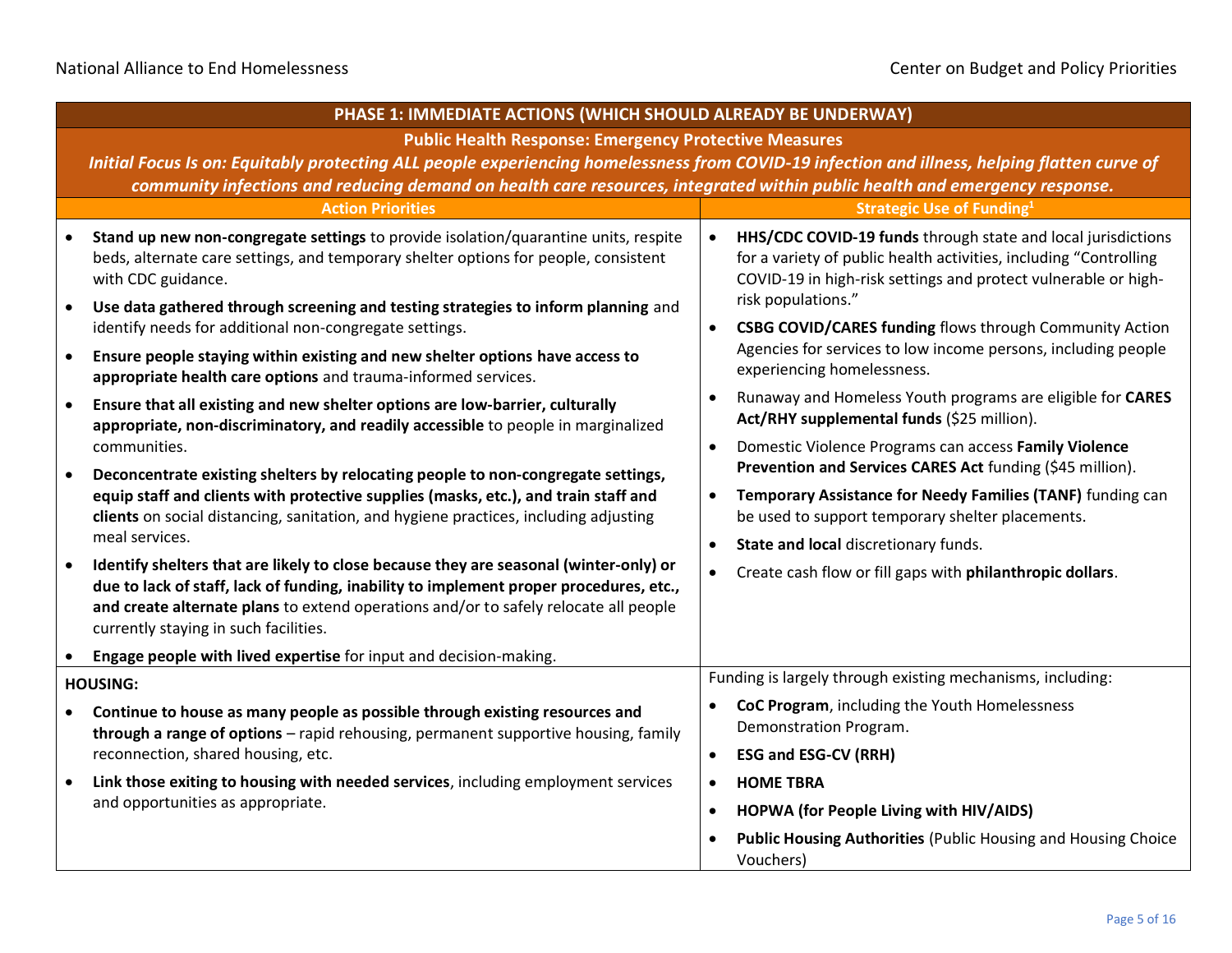# National Alliance to End Homelessness **CENTER STATES** Center on Budget and Policy Priorities

| PHASE 1: IMMEDIATE ACTIONS (WHICH SHOULD ALREADY BE UNDERWAY)                                                                                                                                                                      |                                                                                                           |  |  |
|------------------------------------------------------------------------------------------------------------------------------------------------------------------------------------------------------------------------------------|-----------------------------------------------------------------------------------------------------------|--|--|
| <b>Public Health Response: Emergency Protective Measures</b>                                                                                                                                                                       |                                                                                                           |  |  |
| Initial Focus Is on: Equitably protecting ALL people experiencing homelessness from COVID-19 infection and illness, helping flatten curve of                                                                                       |                                                                                                           |  |  |
| community infections and reducing demand on health care resources, integrated within public health and emergency response.                                                                                                         |                                                                                                           |  |  |
| <b>Action Priorities</b>                                                                                                                                                                                                           | <b>Strategic Use of Funding1</b>                                                                          |  |  |
|                                                                                                                                                                                                                                    | HUD-VASH/Tribal HUD-VASH (Veterans)<br>$\bullet$                                                          |  |  |
|                                                                                                                                                                                                                                    | <b>SSVF (Veterans)</b><br>$\bullet$                                                                       |  |  |
|                                                                                                                                                                                                                                    | TANF can support rapid rehousing interventions and links to<br>employment.                                |  |  |
|                                                                                                                                                                                                                                    | Workforce Development Boards can support employment.                                                      |  |  |
|                                                                                                                                                                                                                                    | State and local discretionary funding.<br>$\bullet$                                                       |  |  |
|                                                                                                                                                                                                                                    | Funds administered through HUD's Office of Native American<br><b>Programs for Tribal Areas.</b>           |  |  |
| PREVENTION AND DIVERSION:                                                                                                                                                                                                          | <b>ESG and ESG-CV</b><br>$\bullet$                                                                        |  |  |
| Identify and support people who are living in permanent supportive housing or<br>being served by rapid rehousing programs who may be at highest risk of losing their<br>housing.                                                   | <b>SSVF</b> (Veterans)<br>$\bullet$                                                                       |  |  |
|                                                                                                                                                                                                                                    | TANF can provide financial assistance to prevent loss of<br>$\bullet$<br>housing.                         |  |  |
| Implement jurisdiction-wide moratoria on evictions.                                                                                                                                                                                | <b>Philanthropic funding</b>                                                                              |  |  |
| <b>STRENGTHENING SYSTEMS FOR THE FUTURE:</b>                                                                                                                                                                                       | Administrative funds from block grants.<br>$\bullet$                                                      |  |  |
| Integrate homelessness response within general public health response through<br>partnerships among Public Health Department, Emergency Management                                                                                 | CoC Planning funds can be used to plan for integration of<br>$\bullet$<br>homelessness and public health. |  |  |
| Departments, health care partners, housing agencies, and Continuum of Care.                                                                                                                                                        | CoC HMIS, ESG and ESG-CV for data collection and analysis.                                                |  |  |
| Integrate all relevant data into HMIS, including data on the use of overflow<br>$\bullet$<br>congregate and non-congregate shelter for future planning purposes.                                                                   | Philanthropic dollars for racial justice and equity analysis.                                             |  |  |
| Engage people with lived expertise of homelessness and peers into all elements of<br>$\bullet$<br>planning and implementation.                                                                                                     |                                                                                                           |  |  |
| Document and assess the impact of COVID-19 on disproportionately impacted<br>communities, especially communities of color, and create planning structures and<br>partnerships to develop strategies to eliminate such disparities. |                                                                                                           |  |  |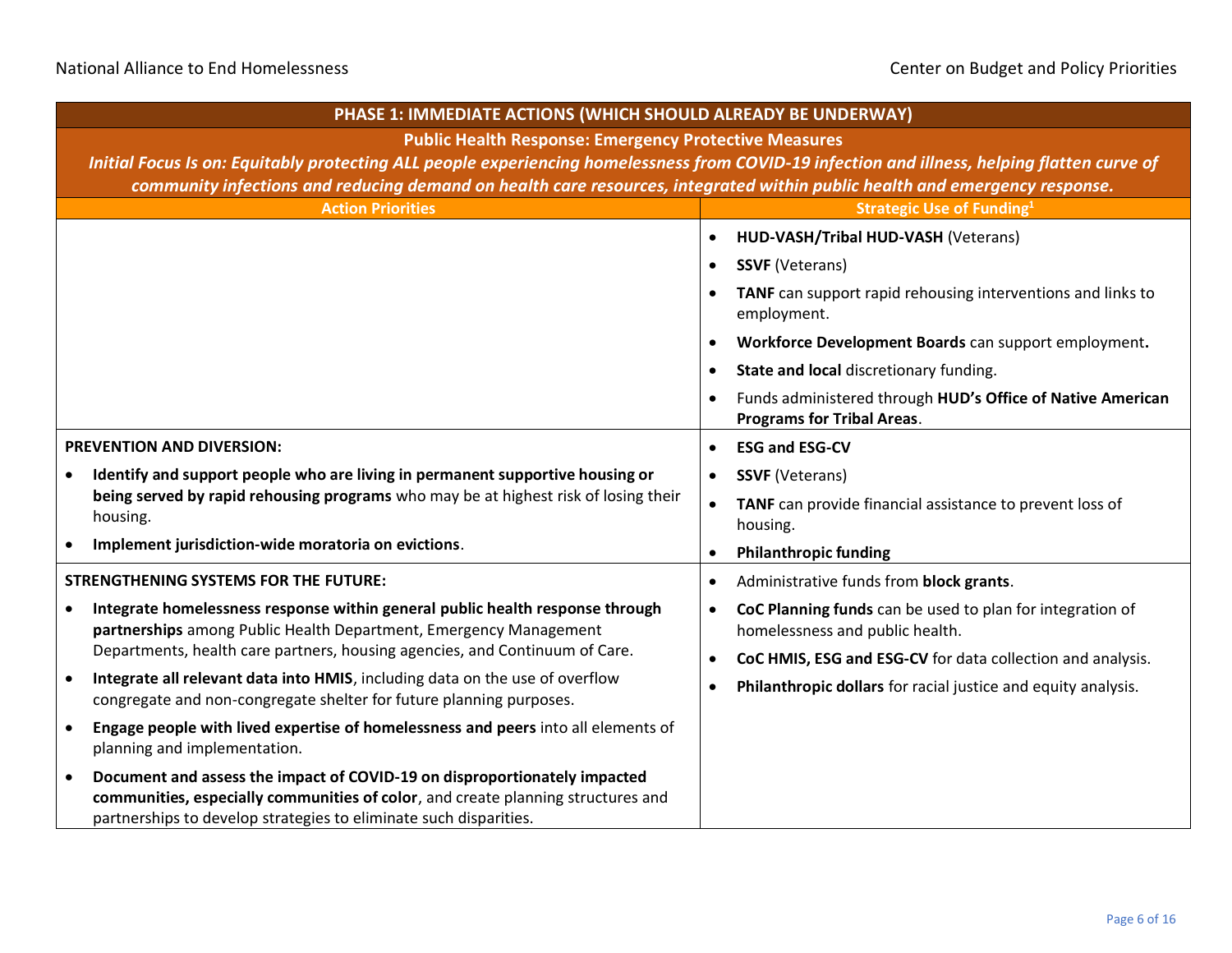## **PHASE 1: IMMEDIATE ACTIONS (WHICH SHOULD ALREADY BE UNDERWAY)**

#### **Public Health Response: Emergency Protective Measures**

*Initial Focus Is on: Equitably protecting ALL people experiencing homelessness from COVID-19 infection and illness, helping flatten curve of community infections and reducing demand on health care resources, integrated within public health and emergency response.*

| <b>Action Priorities</b>                                                                                                                               | <b>Strategic Use of Funding</b> <sup>1</sup> |
|--------------------------------------------------------------------------------------------------------------------------------------------------------|----------------------------------------------|
| Ensure strategies and communications efforts have broad geographic reach,<br>including into rural areas of community and in support of Native American |                                              |
| communities.                                                                                                                                           |                                              |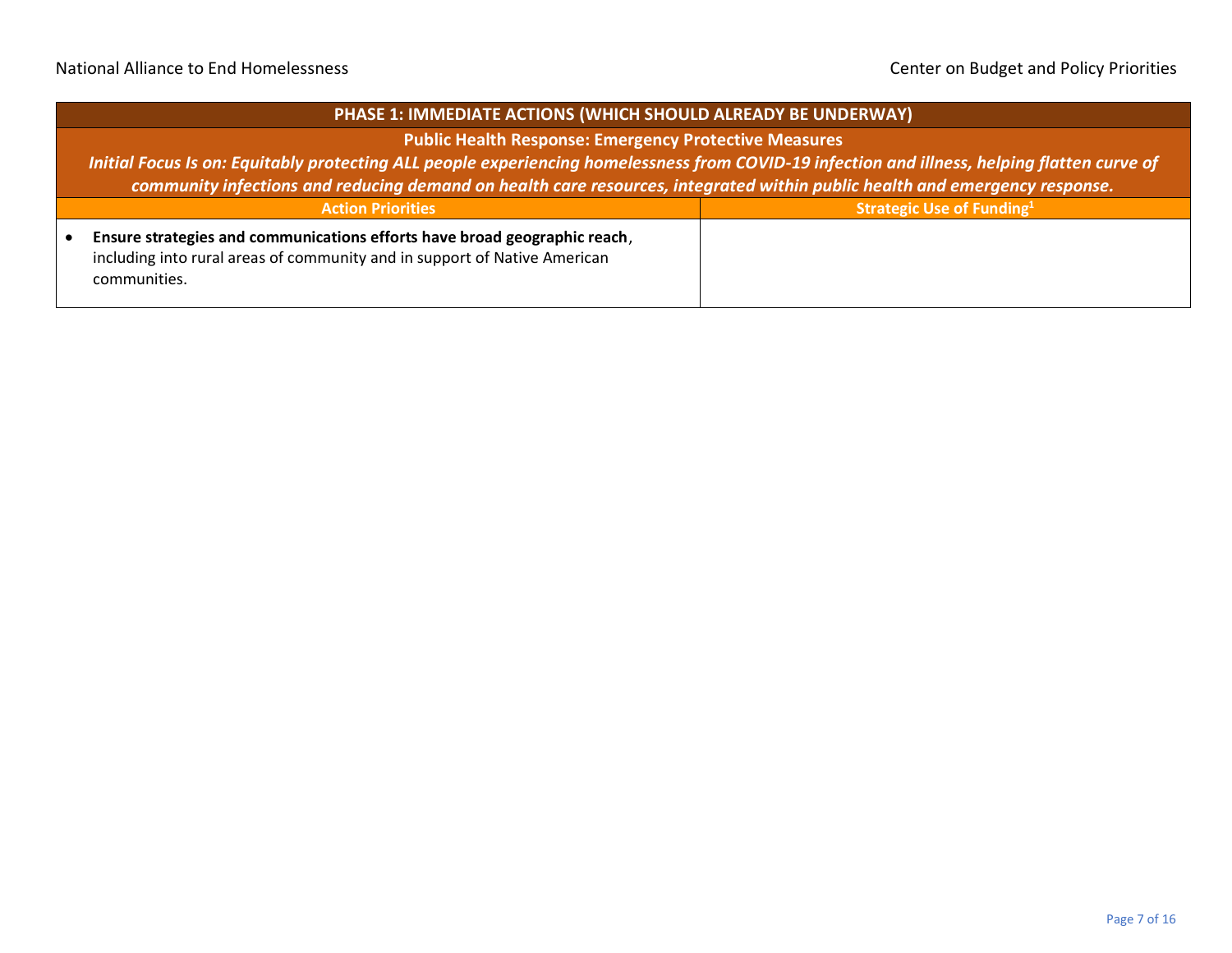|           | PHASE 2: SHORT-TERM ACTIONS (WHICH SHOULD BE UNDERWAY OR SHOULD BE BEGUN NOW)                                                                                                                                                                                                                   |           |                                                                                                                                                                                                               |
|-----------|-------------------------------------------------------------------------------------------------------------------------------------------------------------------------------------------------------------------------------------------------------------------------------------------------|-----------|---------------------------------------------------------------------------------------------------------------------------------------------------------------------------------------------------------------|
|           | <b>Public Health and Economic Recovery Response: Re-Housing</b>                                                                                                                                                                                                                                 |           |                                                                                                                                                                                                               |
|           | Add Greater Focus on: Effective and equitable use of resources to re-house people experiencing sheltered and unsheltered homelessness.                                                                                                                                                          |           |                                                                                                                                                                                                               |
|           | <b>Action Priorities</b>                                                                                                                                                                                                                                                                        |           | <b>Strategic Use of Funding<sup>2</sup></b>                                                                                                                                                                   |
|           | <b>UNSHELTERED PERSONS:</b><br>Ensure full reach of, and monitor initiatives to, screen, test, and safely shelter or<br>house people who are unsheltered, and support people who remain unsheltered to<br>implement safer social distancing, sanitation, hygiene, and harm reduction practices. | $\bullet$ | FEMA Public Assistance: Category B-Emergency Protective<br>Measures for hygiene resources for unsheltered persons and<br>expand outreach. This terminates at the end of the declared<br>public health crisis. |
| $\bullet$ | Ensure all assistance is trauma-informed.<br>Engage people with lived expertise and grass roots organizations, faith-based                                                                                                                                                                      | $\bullet$ | ESG or ESG-CV for outreach and other services for people in<br>unsheltered locations.                                                                                                                         |
|           | institutions, etc., to reach out to people experiencing homelessness, especially in<br>areas where shelter is scarce and unsheltered people may be staying in less visible<br>locations.                                                                                                        | $\bullet$ | CDBG or CDBG-CV can be used for essential services for people<br>in unsheltered locations.                                                                                                                    |
|           |                                                                                                                                                                                                                                                                                                 | $\bullet$ | Federal Coronavirus Relief Fund funding provided to State and<br>local jurisdictions.                                                                                                                         |
|           |                                                                                                                                                                                                                                                                                                 | $\bullet$ | Philanthropic funding to engage people with lived expertise.                                                                                                                                                  |
|           | <b>SHELTERS:</b><br>Scale up additional non-congregate shelter options for people who are high-risk,<br>people who are symptomatic, people who need to be relocated to deconcentrate<br>shelters, and people in unsheltered locations, as needed.                                               | $\bullet$ | FEMA Public Assistance: Category B to pay for Emergency<br>Protective Measures, including non-congregate shelter and<br>congregate shelter. Authorization is usually provided in 30-day<br>increments.        |
| $\bullet$ | Ensure that adequate screening and testing are in place in homeless shelters and<br>ensure safety of people staying in congregate and non-congregate shelter settings;                                                                                                                          | $\bullet$ | ESG, ESG-CV, CDBG, CDBG-CV for shelter operations and<br>services.                                                                                                                                            |
| $\bullet$ | monitor and adjust as needed.<br>Implement protocols to ensure that no one is purposefully exited from any of new                                                                                                                                                                               | $\bullet$ | Federal Coronavirus Relief Fund funding provided to State and<br>local jurisdictions.                                                                                                                         |
|           | sheltering facilities into unsafe congregate shelters or unsheltered homelessness<br>and provide individual units for those who exit quarantine or isolation shelters and<br>cannot return to their original location.                                                                          | $\bullet$ | HHS/CDC COVID-19 funds through state and local jurisdictions<br>for a variety of public health activities, including "Controlling<br>COVID-19 in high-risk settings and protect vulnerable or high-           |
| $\bullet$ | Assess whether equitable access to new and existing shelter facilities is being<br>provided to people of color and examine data to determine if there are other<br>disparities to be addressed, such as by race, ethnicity, disability, gender status, family<br>composition, etc.              | $\bullet$ | risk populations."<br><b>CSBG COVID/CARES funding flows through Community Action</b><br>Agencies for services to low income persons, including people<br>experiencing homelessness.                           |

<sup>&</sup>lt;sup>2</sup> Communities should look to combine current and new funding streams to address emerging needs. Communities should also seek non-traditional partners that reach into underserved and marginalized communities.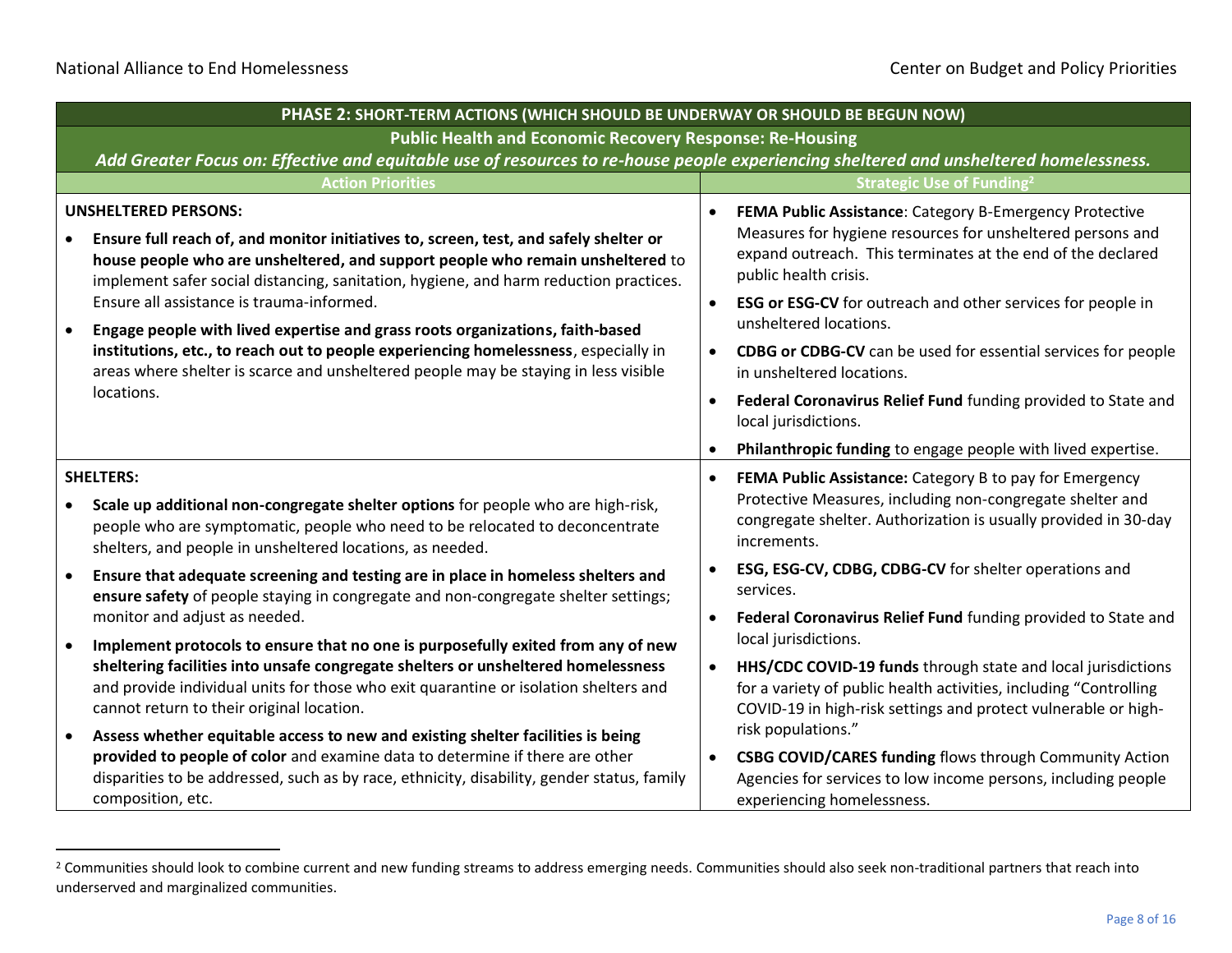|                                                                 | PHASE 2: SHORT-TERM ACTIONS (WHICH SHOULD BE UNDERWAY OR SHOULD BE BEGUN NOW)                                                                                                                                                                                                                                                                                                                                                                                                                                                                            |           |                                                                                                                    |  |
|-----------------------------------------------------------------|----------------------------------------------------------------------------------------------------------------------------------------------------------------------------------------------------------------------------------------------------------------------------------------------------------------------------------------------------------------------------------------------------------------------------------------------------------------------------------------------------------------------------------------------------------|-----------|--------------------------------------------------------------------------------------------------------------------|--|
| <b>Public Health and Economic Recovery Response: Re-Housing</b> |                                                                                                                                                                                                                                                                                                                                                                                                                                                                                                                                                          |           |                                                                                                                    |  |
|                                                                 | Add Greater Focus on: Effective and equitable use of resources to re-house people experiencing sheltered and unsheltered homelessness.                                                                                                                                                                                                                                                                                                                                                                                                                   |           |                                                                                                                    |  |
|                                                                 | <b>Action Priorities</b>                                                                                                                                                                                                                                                                                                                                                                                                                                                                                                                                 |           | <b>Strategic Use of Funding2</b>                                                                                   |  |
|                                                                 |                                                                                                                                                                                                                                                                                                                                                                                                                                                                                                                                                          |           | Runaway and Homeless Youth programs are eligible for CARES<br>Act/RHY supplemental funds (\$25 million).           |  |
|                                                                 |                                                                                                                                                                                                                                                                                                                                                                                                                                                                                                                                                          |           | Domestic Violence Programs can access Family Violence<br>Prevention and Services CARES Act funding (\$45 million). |  |
|                                                                 |                                                                                                                                                                                                                                                                                                                                                                                                                                                                                                                                                          |           | State and local discretionary funds.                                                                               |  |
|                                                                 | <b>HOUSING:</b><br>Use data to project need for different housing interventions (permanent supportive                                                                                                                                                                                                                                                                                                                                                                                                                                                    | $\bullet$ | CoC Planning and HMIS for developing equity-based decision<br>structures.                                          |  |
|                                                                 | housing, rapid rehousing, affordable rental housing subsidies, etc.) and to inform<br>equity-based decisions and begin to identify resources that can support interventions<br>at scale needed.<br>Stand up new housing tracking and lease-up protocols, if needed, to closely track<br>unit availability and minimize time to lease up.<br>Begin to scale new investments into permanent housing options, including re-<br>housing people from congregate or unsheltered locations, modifying coordinated<br>entry policies and protocols as necessary. | $\bullet$ | CoC Program (PSH and RRH) including the Youth Homelessness<br>Demonstration Program.                               |  |
|                                                                 |                                                                                                                                                                                                                                                                                                                                                                                                                                                                                                                                                          | $\bullet$ | HUD/SNAPS Technical Assistance to stand up emergency<br>housing tracking and lease-up protocols.                   |  |
|                                                                 |                                                                                                                                                                                                                                                                                                                                                                                                                                                                                                                                                          | $\bullet$ | <b>ESG and ESG-CV (RRH)</b>                                                                                        |  |
| $\bullet$                                                       |                                                                                                                                                                                                                                                                                                                                                                                                                                                                                                                                                          |           | <b>CDBG-CV</b> for essential services.                                                                             |  |
|                                                                 |                                                                                                                                                                                                                                                                                                                                                                                                                                                                                                                                                          |           | Mainstream systems (including Community Health Centers) for<br>services.                                           |  |
| $\bullet$                                                       | Scale landlord engagement activities to ensure that people are housed quickly, and<br>that tenant-based rental assistance can be mobilized efficiently.                                                                                                                                                                                                                                                                                                                                                                                                  | $\bullet$ | <b>HOME TBRA</b>                                                                                                   |  |
| $\bullet$                                                       | Monitor data to ensure that exits to housing are equitable and that returns to                                                                                                                                                                                                                                                                                                                                                                                                                                                                           |           | HOPWA (for People Living with HIV/AIDS)                                                                            |  |
| $\bullet$                                                       | homelessness are not racially or otherwise disproportionate.<br>Ensure people in housing are linked to appropriate services, including health care                                                                                                                                                                                                                                                                                                                                                                                                       |           | <b>Public Housing Authorities (Public Housing and Housing Choice</b><br>Vouchers)                                  |  |
|                                                                 | and employment services.                                                                                                                                                                                                                                                                                                                                                                                                                                                                                                                                 | $\bullet$ | HUD-VASH/Tribal HUD-VASH (Veterans)                                                                                |  |
|                                                                 |                                                                                                                                                                                                                                                                                                                                                                                                                                                                                                                                                          | $\bullet$ | <b>SSVF</b> (Veterans)                                                                                             |  |
|                                                                 |                                                                                                                                                                                                                                                                                                                                                                                                                                                                                                                                                          |           | <b>CSBG COVID/CARES funding (through Community Action</b><br>Agencies)                                             |  |
|                                                                 |                                                                                                                                                                                                                                                                                                                                                                                                                                                                                                                                                          | $\bullet$ | <b>TANF</b>                                                                                                        |  |
|                                                                 |                                                                                                                                                                                                                                                                                                                                                                                                                                                                                                                                                          |           | <b>Workforce Development Boards</b>                                                                                |  |
|                                                                 |                                                                                                                                                                                                                                                                                                                                                                                                                                                                                                                                                          |           | Funds administered through HUD's Office of Native American<br><b>Programs for Tribal Areas.</b>                    |  |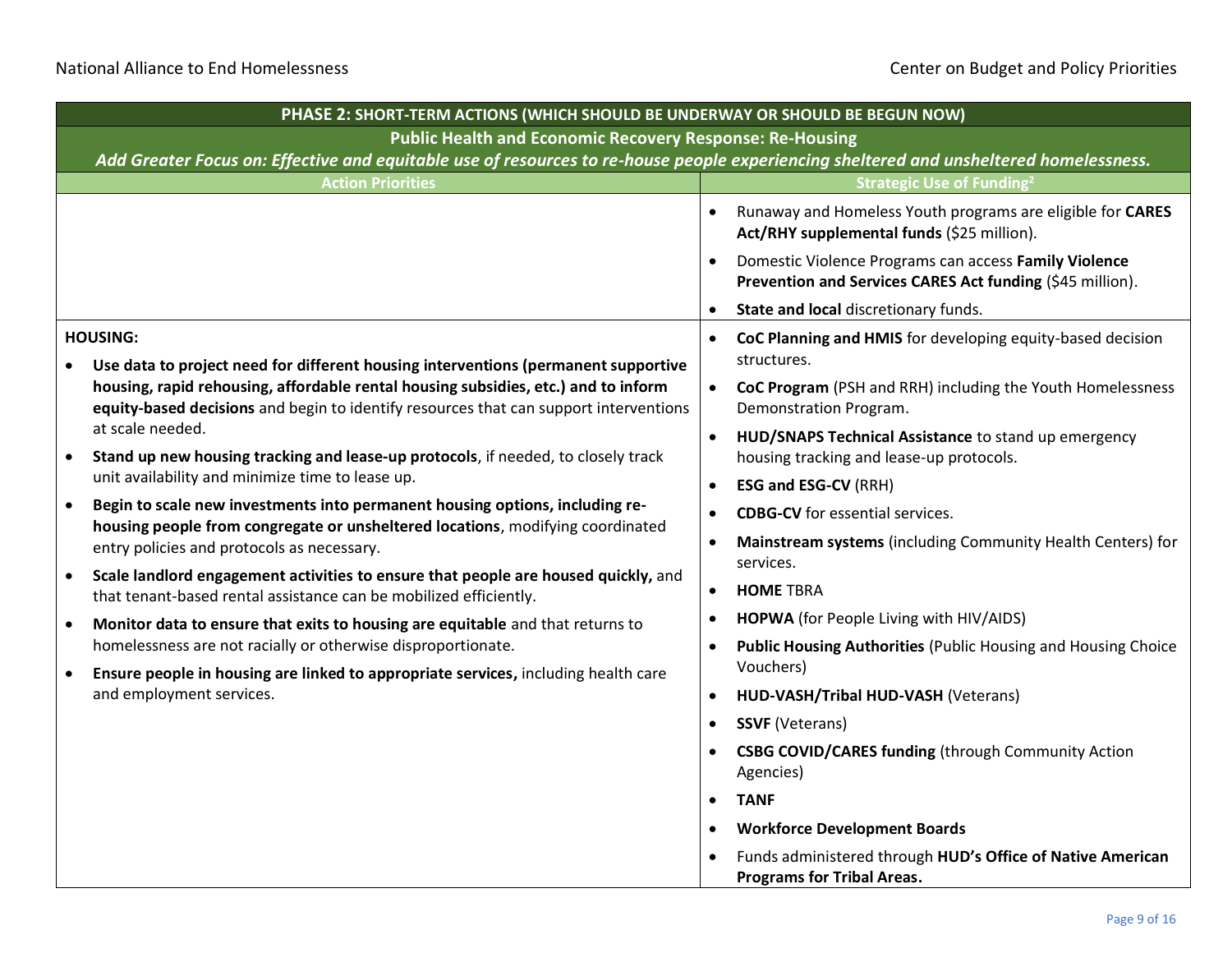|                                              | PHASE 2: SHORT-TERM ACTIONS (WHICH SHOULD BE UNDERWAY OR SHOULD BE BEGUN NOW)                                                                                                                                                |  |                                                                          |  |
|----------------------------------------------|------------------------------------------------------------------------------------------------------------------------------------------------------------------------------------------------------------------------------|--|--------------------------------------------------------------------------|--|
|                                              | <b>Public Health and Economic Recovery Response: Re-Housing</b><br>Add Greater Focus on: Effective and equitable use of resources to re-house people experiencing sheltered and unsheltered homelessness.                    |  |                                                                          |  |
|                                              | <b>Action Priorities</b>                                                                                                                                                                                                     |  | <b>Strategic Use of Funding<sup>2</sup></b>                              |  |
|                                              |                                                                                                                                                                                                                              |  | State and local discretionary funding.                                   |  |
|                                              | <b>PREVENTION AND DIVERSION:</b>                                                                                                                                                                                             |  | <b>ESG and ESG-CV</b>                                                    |  |
|                                              | Scale up efforts to prevent loss of housing among people who are living in<br>permanent supportive housing or being served by rapid rehousing programs.                                                                      |  | <b>SSVF</b> (Veterans)                                                   |  |
|                                              |                                                                                                                                                                                                                              |  | <b>TANF</b>                                                              |  |
|                                              | Assess homelessness services system's current diversion practices and establish<br>strengthened practices and increased capacity, including tailoring support for<br>households whose support networks have fewer resources. |  | <b>Philanthropic funding</b>                                             |  |
| <b>STRENGTHENING SYSTEMS FOR THE FUTURE:</b> |                                                                                                                                                                                                                              |  | Philanthropic funds for development of equity-based decision             |  |
|                                              | Implement equity-based decision making in order to promote equitable outcomes<br>for highly impacted communities.                                                                                                            |  | making and planning tools and coordination with mainstream<br>systems.   |  |
|                                              | Monitor and assess data to ensure that tests are being administered equitably, and<br>to ensure that screening and referral processes are yielding appropriate outcomes                                                      |  | CoC and ESG/ESG-CV to monitor and assess data collected<br>through HMIS. |  |
|                                              | across race, ethnicity, gender status, sexual orientation, and disability status.                                                                                                                                            |  | CoC Planning for developing partnerships to plan regarding               |  |
|                                              | Create planning structures and partnerships that can assess racially-based health<br>disparities and develop remediation strategies.                                                                                         |  | disparities.                                                             |  |
|                                              | Establish links to employment services and jobs, and use data to ensure that<br>employment, income, and access to benefits outcomes are equitable.                                                                           |  |                                                                          |  |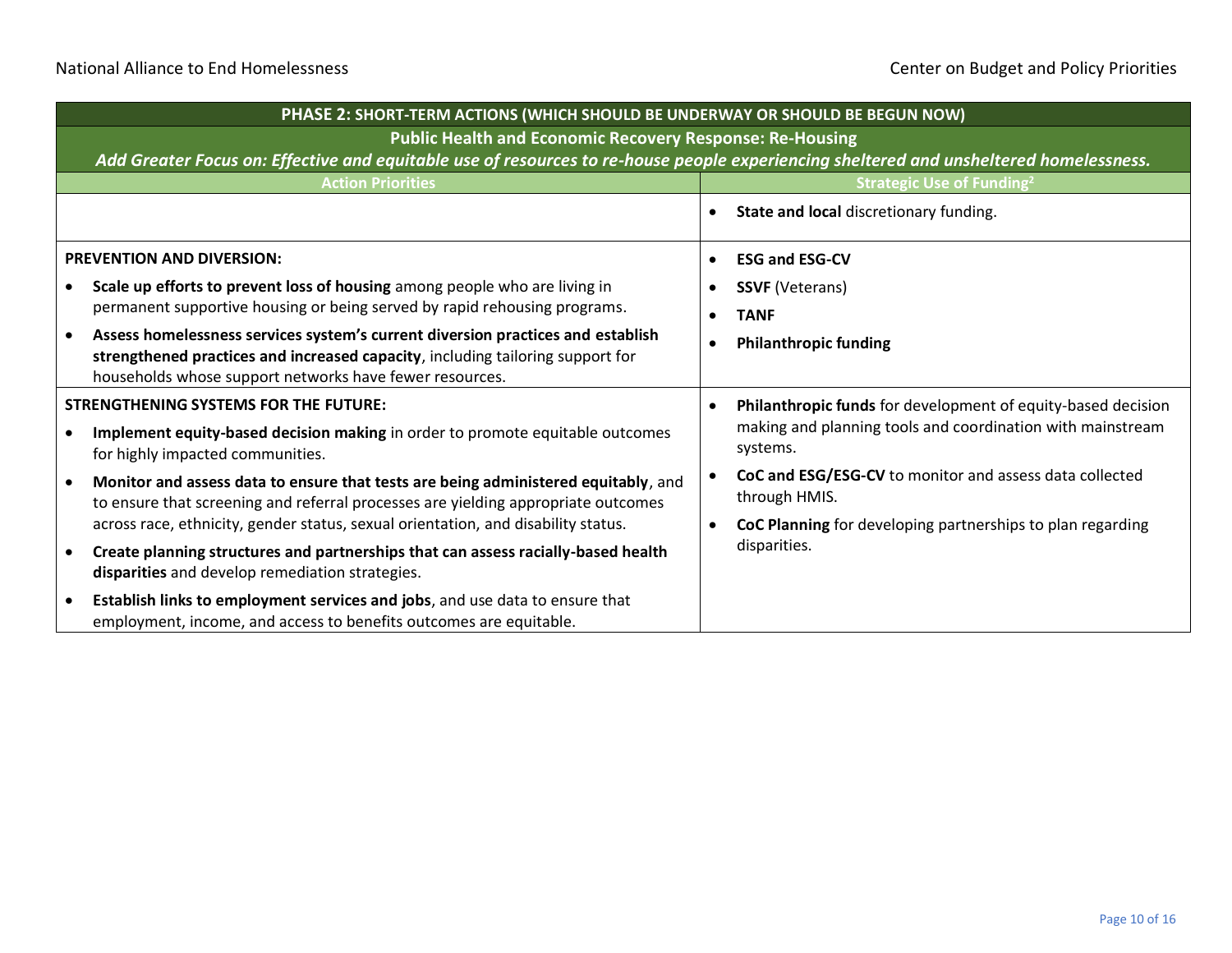| PHASE 3: MEDIUM-TERM ACTIONS (WHICH SHOULD BE UNDERWAY OR BEGUN NO LATER THAN IN THE NEXT 30 DAYS)                                                                                                                                                                                                                                                                                                                                                                                                                                                                                                                                                                                                                                                                                                                                                                                                                                                                                                                              |                                                                                                                                                                                                                                                                                                                                                                                                                                                                                                                                                                                                                                                                                                                                                                                                                                                                                                                                                                                                             |  |  |
|---------------------------------------------------------------------------------------------------------------------------------------------------------------------------------------------------------------------------------------------------------------------------------------------------------------------------------------------------------------------------------------------------------------------------------------------------------------------------------------------------------------------------------------------------------------------------------------------------------------------------------------------------------------------------------------------------------------------------------------------------------------------------------------------------------------------------------------------------------------------------------------------------------------------------------------------------------------------------------------------------------------------------------|-------------------------------------------------------------------------------------------------------------------------------------------------------------------------------------------------------------------------------------------------------------------------------------------------------------------------------------------------------------------------------------------------------------------------------------------------------------------------------------------------------------------------------------------------------------------------------------------------------------------------------------------------------------------------------------------------------------------------------------------------------------------------------------------------------------------------------------------------------------------------------------------------------------------------------------------------------------------------------------------------------------|--|--|
| <b>Economic Response: Homelessness and Eviction Prevention</b>                                                                                                                                                                                                                                                                                                                                                                                                                                                                                                                                                                                                                                                                                                                                                                                                                                                                                                                                                                  |                                                                                                                                                                                                                                                                                                                                                                                                                                                                                                                                                                                                                                                                                                                                                                                                                                                                                                                                                                                                             |  |  |
| Add Greater Focus on: Reducing new entries into homelessness through prevention and diversion strategies                                                                                                                                                                                                                                                                                                                                                                                                                                                                                                                                                                                                                                                                                                                                                                                                                                                                                                                        |                                                                                                                                                                                                                                                                                                                                                                                                                                                                                                                                                                                                                                                                                                                                                                                                                                                                                                                                                                                                             |  |  |
| <b>Action Priorities</b>                                                                                                                                                                                                                                                                                                                                                                                                                                                                                                                                                                                                                                                                                                                                                                                                                                                                                                                                                                                                        | <b>Strategic Use of Funding</b>                                                                                                                                                                                                                                                                                                                                                                                                                                                                                                                                                                                                                                                                                                                                                                                                                                                                                                                                                                             |  |  |
| <b>UNSHELTERED PERSONS:</b><br>Examine situation of those who remain unsheltered; assess whether they remain<br>unsheltered because of lack of beds available or because assistance being offered is<br>unacceptable to them; and take individualized, trauma-informed steps to assist<br>remaining unsheltered people into shelter or housing that is acceptable to them.<br>Establish regular support for any who prefer to remain unsheltered including help to<br>$\bullet$<br>achieve safe social distancing, sanitation, hygiene, and harm reductions practices, and<br>provide access to healthy food, health and behavioral health services, clean and                                                                                                                                                                                                                                                                                                                                                                  | <b>ESG or ESG-CV</b> for outreach and other services for people in<br>unsheltered locations.<br><b>CDBG or CDBG-CV</b> can be used for essential services for people<br>in unsheltered locations.<br>FEMA Public Assistance: Category B authorization is usually<br>provided in 30-day increments.<br>$\bullet$<br>Federal Coronavirus Relief Fund funding provided to State and<br>local jurisdictions.                                                                                                                                                                                                                                                                                                                                                                                                                                                                                                                                                                                                    |  |  |
| weather-appropriate clothing and bedding, etc.<br><b>SHELTERS:</b><br>Further scale up additional non-congregate shelter options for people who are high-<br>risk, people who are symptomatic, people who need to quarantine, people who need<br>to be relocated to deconcentrate shelters, and people in unsheltered locations, until<br>all need is met.<br>Continue to monitor the screening and testing of people staying in congregate and<br>$\bullet$<br>non-congregate shelter settings to ensure their safety, and adjust as needed.<br>Monitor effectiveness of protocols to ensure that no one is purposefully exited from<br>$\bullet$<br>any of new sheltering facilities into unsheltered homelessness, and adjust as<br>needed.<br>Expand housing-focused case management services and housing subsidy resources<br>$\bullet$<br>within shelters to support people to exit to housing.<br>Initiate planning for new or sustained non-congregate shelter capacity to replace<br>$\bullet$<br>congregate shelters. | FEMA Public Assistance: Category B to pay for Emergency<br>Protective Measures, including non-congregate shelter and<br>congregate shelter. Authorization is usually provided in 30-day<br>increments.<br>ESG, ESG-CV, CDBG, CDBG-CV for shelter operations and<br>$\bullet$<br>services.<br>Federal Coronavirus Relief Fund funding provided to State and<br>local jurisdictions.<br>HHS/CDC COVID-19 funds through state and local jurisdictions<br>for a variety of public health activities, including "Controlling<br>COVID-19 in high-risk settings and protect vulnerable or high-<br>risk populations."<br>CSBG COVID/CARES funding flows through Community Action<br>Agencies for services to low income persons, including people<br>experiencing homelessness.<br>Runaway and Homeless Youth programs are eligible for CARES<br>Act/RHY supplemental funds (\$25 million).<br>Domestic Violence Programs can access Family Violence<br>Prevention and Services CARES Act funding (\$45 million). |  |  |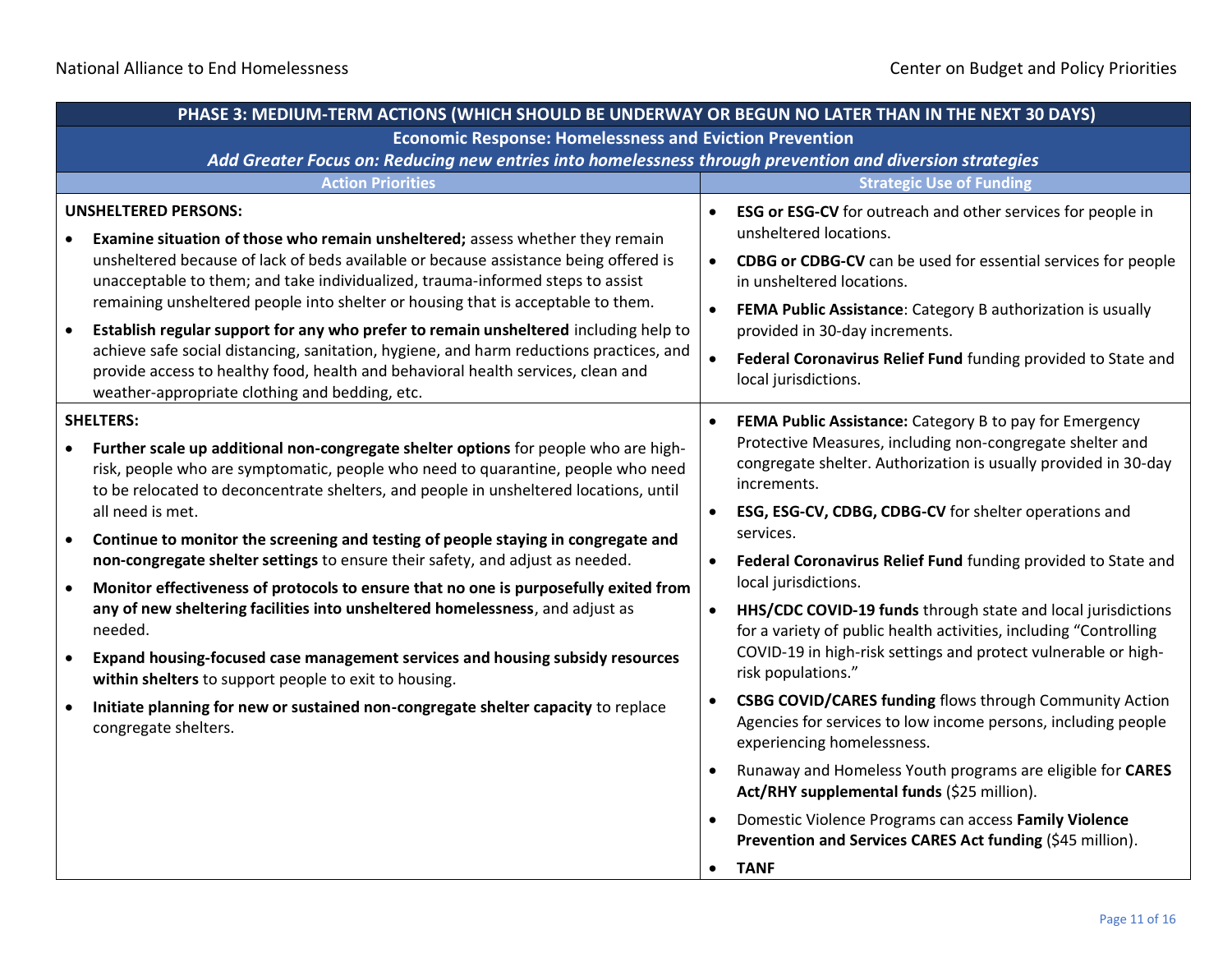| PHASE 3: MEDIUM-TERM ACTIONS (WHICH SHOULD BE UNDERWAY OR BEGUN NO LATER THAN IN THE NEXT 30 DAYS)                                                                                                                                           |                                                                                                                               |  |
|----------------------------------------------------------------------------------------------------------------------------------------------------------------------------------------------------------------------------------------------|-------------------------------------------------------------------------------------------------------------------------------|--|
| <b>Economic Response: Homelessness and Eviction Prevention</b>                                                                                                                                                                               |                                                                                                                               |  |
|                                                                                                                                                                                                                                              | Add Greater Focus on: Reducing new entries into homelessness through prevention and diversion strategies                      |  |
| <b>Action Priorities</b>                                                                                                                                                                                                                     | <b>Strategic Use of Funding</b>                                                                                               |  |
|                                                                                                                                                                                                                                              | State and local discretionary funds<br>$\bullet$                                                                              |  |
| <b>HOUSING:</b>                                                                                                                                                                                                                              | CoC Planning and HMIS for developing exit strategies for<br>$\bullet$                                                         |  |
| Create a plan to ensure that no one who is in a hotel and motel room or other non-<br>congregate setting exits to the street or shelter, but rather exits to permanent                                                                       | temporary non-congregate and congregate facilities.<br>CoC Coordinated Entry funds to conduct housing placement.<br>$\bullet$ |  |
| housing.                                                                                                                                                                                                                                     | CoC Program (PSH and RRH) including the Youth Homelessness                                                                    |  |
| Develop agreements and protocols for housing high need and unsheltered                                                                                                                                                                       | Demonstration Program.                                                                                                        |  |
| populations at full scale needed, including identifying and securing funding<br>commitments.                                                                                                                                                 | HUD/SNAPS Technical Assistance to stand up emergency<br>$\bullet$<br>housing tracking and lease-up protocols.                 |  |
| Mobilize scaled-up investments into permanent housing options to exit people from<br>$\bullet$<br>sheltered and unsheltered homelessness, with focus on the most greatly impacted                                                            | <b>ESG and ESG-CV (RRH)</b><br>$\bullet$                                                                                      |  |
| populations.                                                                                                                                                                                                                                 | <b>CDBG-CV</b> for employment activities and other essential<br>services.                                                     |  |
| Work with partners including public housing authorities, health systems, state<br>housing finance agencies and others to access short- and long-term rental subsidies<br>for housing, including permanent supportive housing as appropriate. | <b>HOME TBRA</b><br>$\bullet$                                                                                                 |  |
|                                                                                                                                                                                                                                              | HOPWA (for People Living with HIV/AIDS)<br>$\bullet$                                                                          |  |
| Use data to refresh projections of need for different housing interventions and to<br>$\bullet$<br>examine equity impact.                                                                                                                    | Public Housing Authorities (Public Housing and Housing Choice<br>$\bullet$<br>Vouchers)                                       |  |
| Create critical time intervention structure to link unsheltered and other high need                                                                                                                                                          | HUD-VASH/Tribal HUD-VASH (Veterans)<br>$\bullet$                                                                              |  |
| individuals who are moving into housing with appropriate services in the community,<br>including employment and employment services.                                                                                                         | $\bullet$<br><b>SSVF</b> (Veterans)                                                                                           |  |
| Ensure that everyone who is housed has a solid link to health care, that their home<br>$\bullet$<br>does not present health risks (mold, lack of insulation, etc.), that children have a                                                     | <b>CSBG COVID/CARES funding (through Community Action</b><br>$\bullet$<br>Agencies)                                           |  |
| pediatrician, and that they can access health care facilities.                                                                                                                                                                               | Funds administered through HUD's Office of Native American<br>$\bullet$<br><b>Programs for Tribal Areas.</b>                  |  |
| Sustain robust landlord engagement strategies to ensure that people are housed<br>$\bullet$<br>quickly and that tenant-based rental subsidies can be utilized quickly and efficiently.                                                       | State and local discretionary funding<br>$\bullet$                                                                            |  |
| <b>PREVENTION AND DIVERSION:</b>                                                                                                                                                                                                             | <b>ESG and ESG-CV</b><br>$\bullet$                                                                                            |  |
| Implement system-wide diversion strategies, including financial assistance and                                                                                                                                                               | <b>SSVF</b> (Veterans)                                                                                                        |  |
| problem-solving services, across homelessness assistance system.                                                                                                                                                                             | <b>TANF</b><br>$\bullet$                                                                                                      |  |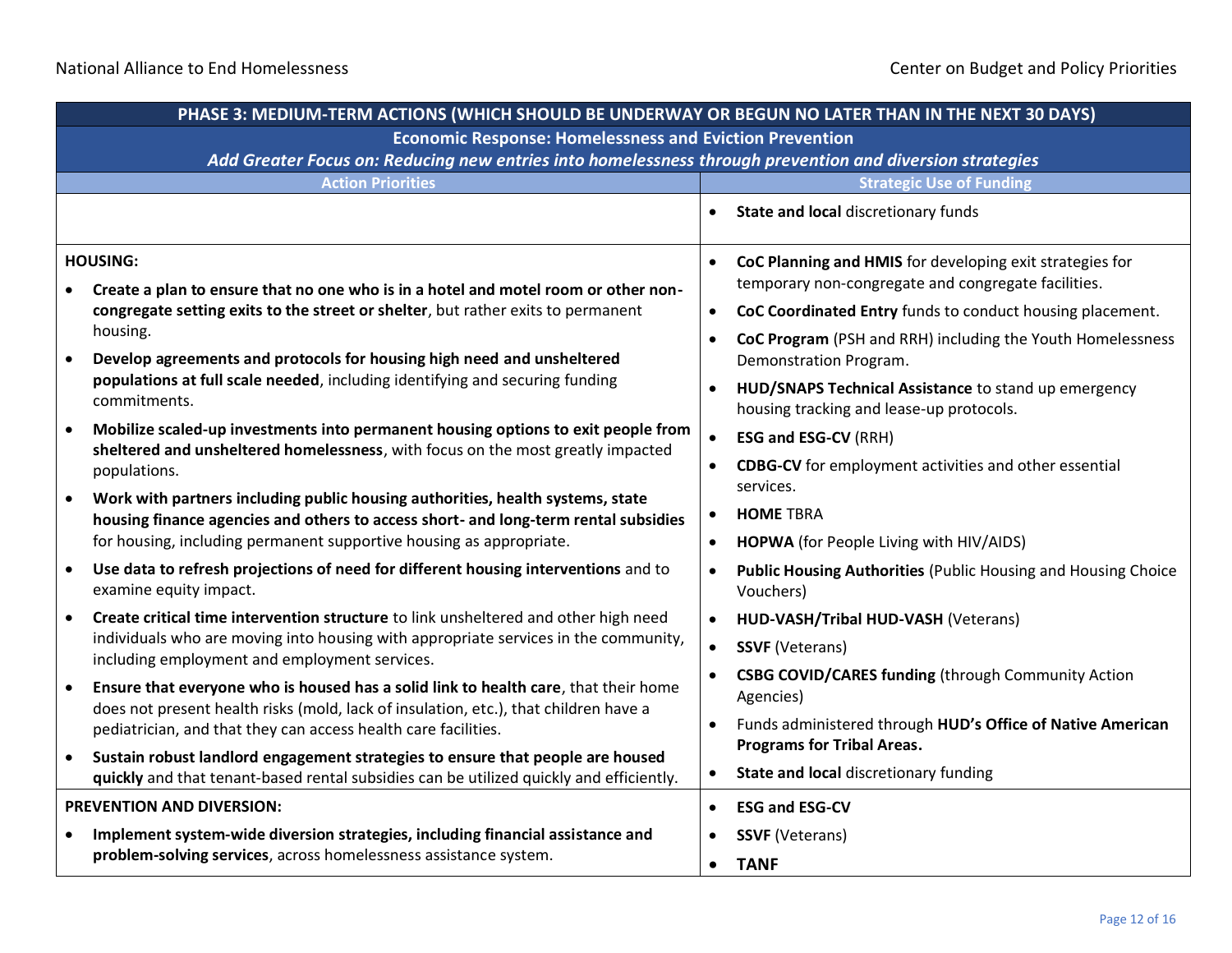|                                              | PHASE 3: MEDIUM-TERM ACTIONS (WHICH SHOULD BE UNDERWAY OR BEGUN NO LATER THAN IN THE NEXT 30 DAYS)                                                                                                                                        |           |                                                                          |
|----------------------------------------------|-------------------------------------------------------------------------------------------------------------------------------------------------------------------------------------------------------------------------------------------|-----------|--------------------------------------------------------------------------|
|                                              | <b>Economic Response: Homelessness and Eviction Prevention</b>                                                                                                                                                                            |           |                                                                          |
|                                              | Add Greater Focus on: Reducing new entries into homelessness through prevention and diversion strategies                                                                                                                                  |           |                                                                          |
|                                              | <b>Action Priorities</b>                                                                                                                                                                                                                  |           | <b>Strategic Use of Funding</b>                                          |
|                                              | Implement expanded homelessness and eviction prevention services, through<br>flexible models of financial assistance and other services, with focus on those with<br>lowest incomes (0-30% of AMI) and greatest risks of loss of housing. | $\bullet$ | <b>Philanthropic funding</b>                                             |
|                                              | Ensure prevention funding is being provided to community-based organizations<br>and/or non-traditional partners best able to reach into highly-impacted<br>communities.                                                                   |           |                                                                          |
|                                              | Identify and engage partner systems (TANF, Unemployment, Child Welfare, Justice)<br>to strengthen their prevention activities.                                                                                                            |           |                                                                          |
| <b>STRENGTHENING SYSTEMS FOR THE FUTURE:</b> |                                                                                                                                                                                                                                           | $\bullet$ | Philanthropic funds for strategic planning.                              |
|                                              | Assess likely impacts of cessation of eviction moratoria, rent forbearance,<br>unemployment compensation, individual payments, and other policies on                                                                                      |           | CoC and ESG/ESG-CV to monitor and assess data collected<br>through HMIS. |
|                                              | homelessness.                                                                                                                                                                                                                             |           | CoC Planning for developing partnerships to plan regarding               |
|                                              | Continue to closely monitor data on households receiving assistance, households<br>exiting homelessness, and households returning to homelessness to ensure that<br>there are not inequities in access and outcomes.                      |           | disparities.                                                             |
|                                              |                                                                                                                                                                                                                                           | $\bullet$ | <b>TANF</b>                                                              |
|                                              | Assess impact of equity-based decision-making and make mid-course corrections to<br>program design to ensure equitable outcomes.                                                                                                          |           |                                                                          |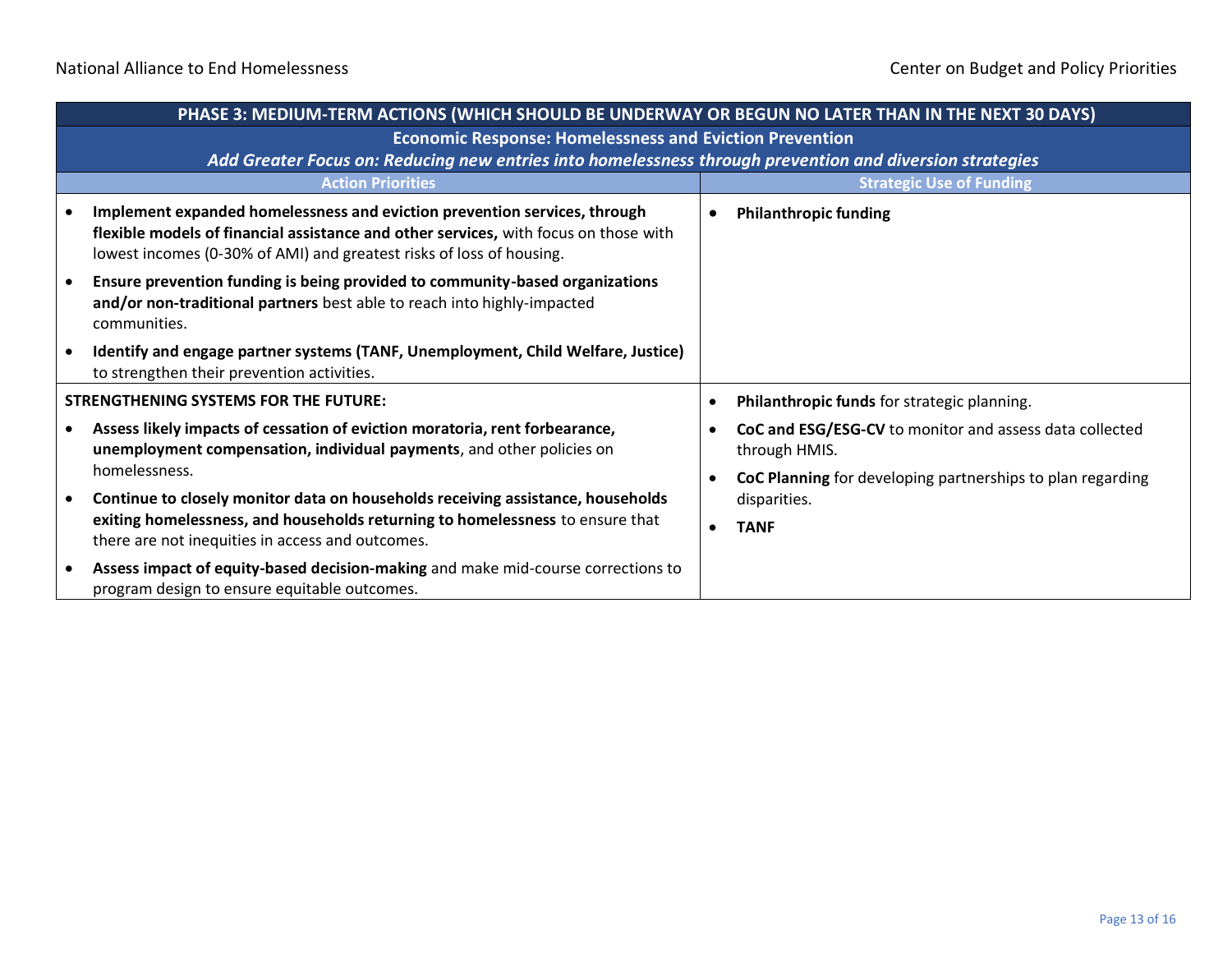| PHASE 4: LONGER-TERM ACTIONS (WHICH SHOULD BE BEGUN NO LATER THAN IN THE NEXT 30 TO 60 DAYS)                                                                                                                                                                     |                                                                                                                                            |  |
|------------------------------------------------------------------------------------------------------------------------------------------------------------------------------------------------------------------------------------------------------------------|--------------------------------------------------------------------------------------------------------------------------------------------|--|
| <b>Economic Recovery and Public Health Preparedness: Long Term Change</b>                                                                                                                                                                                        |                                                                                                                                            |  |
| Add Greater Focus on: Strengthening systems to be better prepared for future crises and advance racial equity                                                                                                                                                    |                                                                                                                                            |  |
| <b>Action Priorities</b>                                                                                                                                                                                                                                         | <b>Strategic Use of Funding<sup>3</sup></b>                                                                                                |  |
| <b>UNSHELTERED PERSONS:</b><br>Continue to provide any unsheltered people who have not agreed to come in to                                                                                                                                                      | ESG or ESG-CV for outreach and other services for people in<br>unsheltered locations.                                                      |  |
| temporary or permanent housing with food, hygiene equipment, sanitation<br>services, harm reduction supports, and other assistance to meet basic needs.                                                                                                          | CDBG or CDBG-CV can be used for essential services for people<br>$\bullet$<br>in unsheltered locations.                                    |  |
| Ensure that any people who remain unsheltered are being regularly contacted and<br>$\bullet$<br>engaged, screened, and tested as needed, and are receiving re-housing, health,<br>behavioral health, and other trauma-informed services as needed.               | Federal Coronavirus Relief Fund funding provided to State and<br>$\bullet$<br>local jurisdictions.                                         |  |
| <b>SHELTERED:</b><br>Initiate planning to eliminate congregate shelters in favor of shelters with private<br>rooms and bathrooms to address general and long-term public health issues,<br>trauma, etc. Such shelters should be low-barrier and housing-focused. | Philanthropic funding for long-term strategic planning on<br>$\bullet$<br>emergency shelter configuration.                                 |  |
|                                                                                                                                                                                                                                                                  | ESG or ESG-CV for winding down auxiliary shelter operations.<br>$\bullet$<br>Federal Coronavirus Relief Fund funding provided to State and |  |
| Begin to implement activities for closing non-congregate shelters if no longer<br>$\bullet$<br>needed in public health response or for long-term supply of shelter.                                                                                              | local jurisdictions.                                                                                                                       |  |
| <b>HOUSING:</b>                                                                                                                                                                                                                                                  | CoC Coordinated Entry funds to conduct housing placement<br>$\bullet$                                                                      |  |
| Continue to mobilize scaled-up investments into permanent housing options,<br>including permanent supportive housing as needed, to exit people from unsheltered                                                                                                  | CoC Program (PSH and RRH) including the Youth Homelessness<br>$\bullet$<br>Demonstration Program.                                          |  |
| homelessness and from shelters, including from new sheltering options created.                                                                                                                                                                                   | Mainstream systems for services<br>$\bullet$                                                                                               |  |
| Implement multi-sector efforts to project and meet current and future needs for<br>housing at all affordability levels.                                                                                                                                          | <b>CDBG-CV</b> for employment activities and other essential<br>$\bullet$<br>services.                                                     |  |
| Connect people exiting homelessness with employment, health care, and other                                                                                                                                                                                      | <b>ESG and ESG-CV (RRH)</b><br>$\bullet$                                                                                                   |  |
| services.                                                                                                                                                                                                                                                        | <b>HOME TBRA</b><br>$\bullet$                                                                                                              |  |
|                                                                                                                                                                                                                                                                  | <b>National Housing Trust Fund</b><br>$\bullet$                                                                                            |  |
|                                                                                                                                                                                                                                                                  | HOPWA (for People Living with HIV/AIDS)<br>$\bullet$                                                                                       |  |
|                                                                                                                                                                                                                                                                  | <b>Public Housing Authorities (Public Housing and Housing Choice</b><br>Vouchers)                                                          |  |
|                                                                                                                                                                                                                                                                  | HUD-VASH/Tribal HUD-VASH (Veterans)                                                                                                        |  |

<sup>•</sup> <sup>3</sup> Plan for spending of CARES Act funds over program period (2-3 years), including projections for program wind-down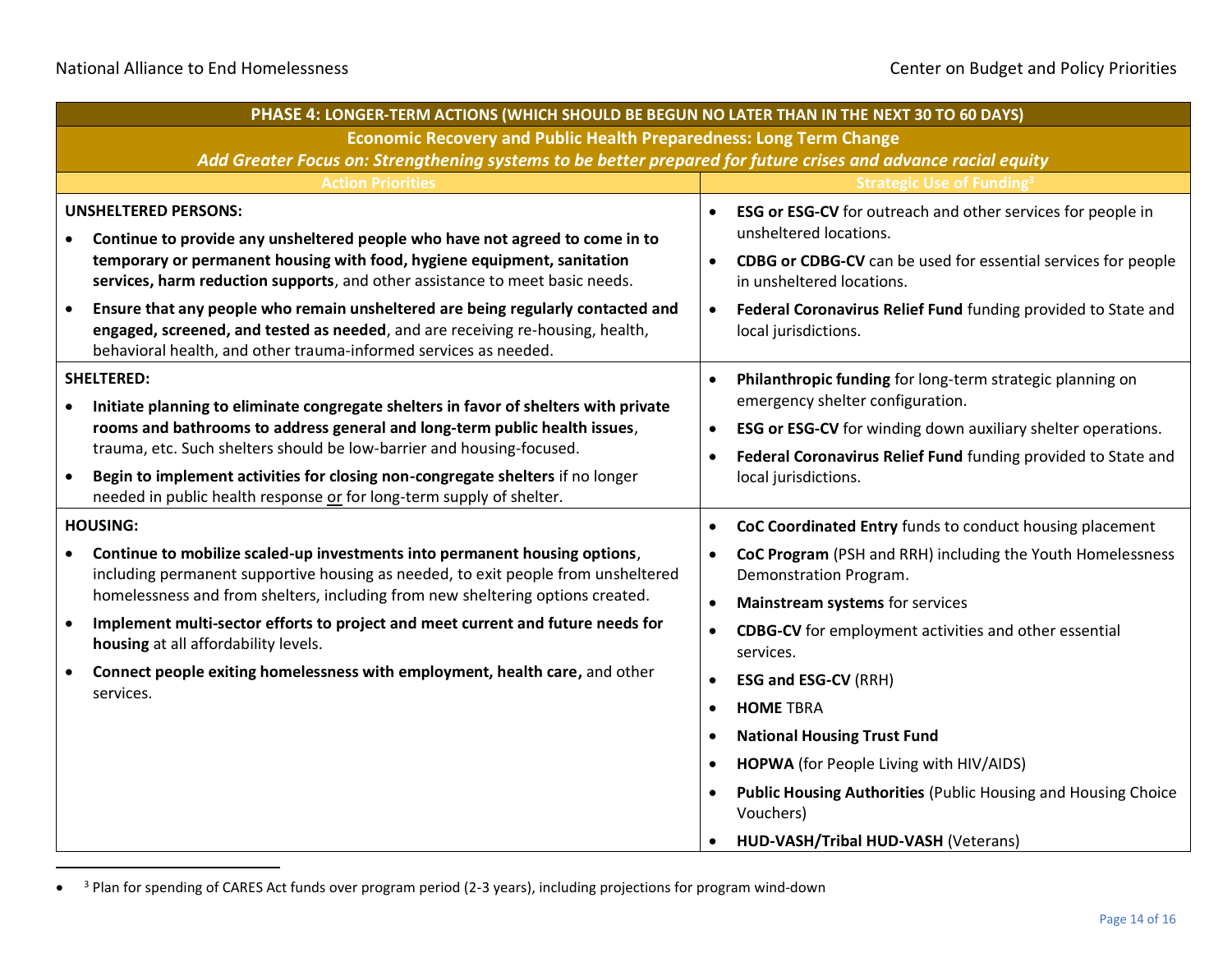|                           | PHASE 4: LONGER-TERM ACTIONS (WHICH SHOULD BE BEGUN NO LATER THAN IN THE NEXT 30 TO 60 DAYS)                                                                                                                                                                                                                                   |           |                                                                                                |  |
|---------------------------|--------------------------------------------------------------------------------------------------------------------------------------------------------------------------------------------------------------------------------------------------------------------------------------------------------------------------------|-----------|------------------------------------------------------------------------------------------------|--|
|                           | <b>Economic Recovery and Public Health Preparedness: Long Term Change</b>                                                                                                                                                                                                                                                      |           |                                                                                                |  |
|                           | Add Greater Focus on: Strengthening systems to be better prepared for future crises and advance racial equity                                                                                                                                                                                                                  |           |                                                                                                |  |
|                           | <b>Action Priorities</b>                                                                                                                                                                                                                                                                                                       |           | <b>Strategic Use of Funding<sup>3</sup></b>                                                    |  |
|                           |                                                                                                                                                                                                                                                                                                                                | $\bullet$ | <b>SSVF (Veterans)</b>                                                                         |  |
|                           |                                                                                                                                                                                                                                                                                                                                | $\bullet$ | <b>CSBG COVID/CARES</b> funding (through Community Action<br>Agencies)                         |  |
|                           |                                                                                                                                                                                                                                                                                                                                | $\bullet$ | <b>TANF</b>                                                                                    |  |
|                           |                                                                                                                                                                                                                                                                                                                                | $\bullet$ | Funds administered through HUD's Office of Native American<br><b>Programs for Tribal Areas</b> |  |
|                           |                                                                                                                                                                                                                                                                                                                                | $\bullet$ | State and local discretionary funding                                                          |  |
| PREVENTION AND DIVERSION: |                                                                                                                                                                                                                                                                                                                                | $\bullet$ | <b>ESG and ESG-CV</b>                                                                          |  |
|                           | Continue to assess and strengthen the implementation of diversion strategies, and<br>use success of diversion efforts to shape planning for scale of non-congregate shelter<br>needed.                                                                                                                                         | $\bullet$ | <b>SSVF</b> (Veterans)                                                                         |  |
|                           |                                                                                                                                                                                                                                                                                                                                | $\bullet$ | <b>TANF</b>                                                                                    |  |
|                           |                                                                                                                                                                                                                                                                                                                                | $\bullet$ | <b>Philanthropic funding</b>                                                                   |  |
|                           | Support previously sheltered and unsheltered people who have moved to<br>permanent housing to maintain health and housing stability, including regular<br>check-ins and provision of necessary services and supports.                                                                                                          |           |                                                                                                |  |
| $\bullet$                 | After meeting all the prevention needs of people with the lowest incomes (0-30%<br>AMI), consider scaling efforts to prevent evictions due to economic crisis for higher-<br>income populations (30-80% AMI).                                                                                                                  |           |                                                                                                |  |
|                           | <b>STRENGTHENING SYSTEMS FOR THE FUTURE:</b>                                                                                                                                                                                                                                                                                   | $\bullet$ | Partnership with colleges and universities to collect and report                               |  |
| $\bullet$                 | Strengthen coordination and partnerships between state and local public health<br>systems and homelessness services and housing systems to both reduce                                                                                                                                                                         |           | promising practices/conduct analyses.                                                          |  |
|                           |                                                                                                                                                                                                                                                                                                                                | $\bullet$ | Philanthropic funds for strategic planning.                                                    |  |
|                           | homelessness and to strengthen future public health responses.                                                                                                                                                                                                                                                                 | $\bullet$ | CoC and ESG/ESG-CV (including admin) to monitor and assess                                     |  |
| $\bullet$                 | Document strengths and weaknesses of response for people experiencing<br>homelessness within COVID-19 emergency response and develop actionable plans                                                                                                                                                                          |           | data collected through HMIS.                                                                   |  |
|                           | that can be implemented quickly in future crises.                                                                                                                                                                                                                                                                              | $\bullet$ | CoC Planning for developing partnerships with public health<br>and other mainstream systems.   |  |
|                           | Use data to quantify and then publicly communicate the inequitable health and<br>economic impacts of COVID-19 on communities of color and marginalized<br>communities, and develop strategies to limit such disparate impacts in the areas of<br>health, financial well-being, and housing within future public health crises. |           |                                                                                                |  |